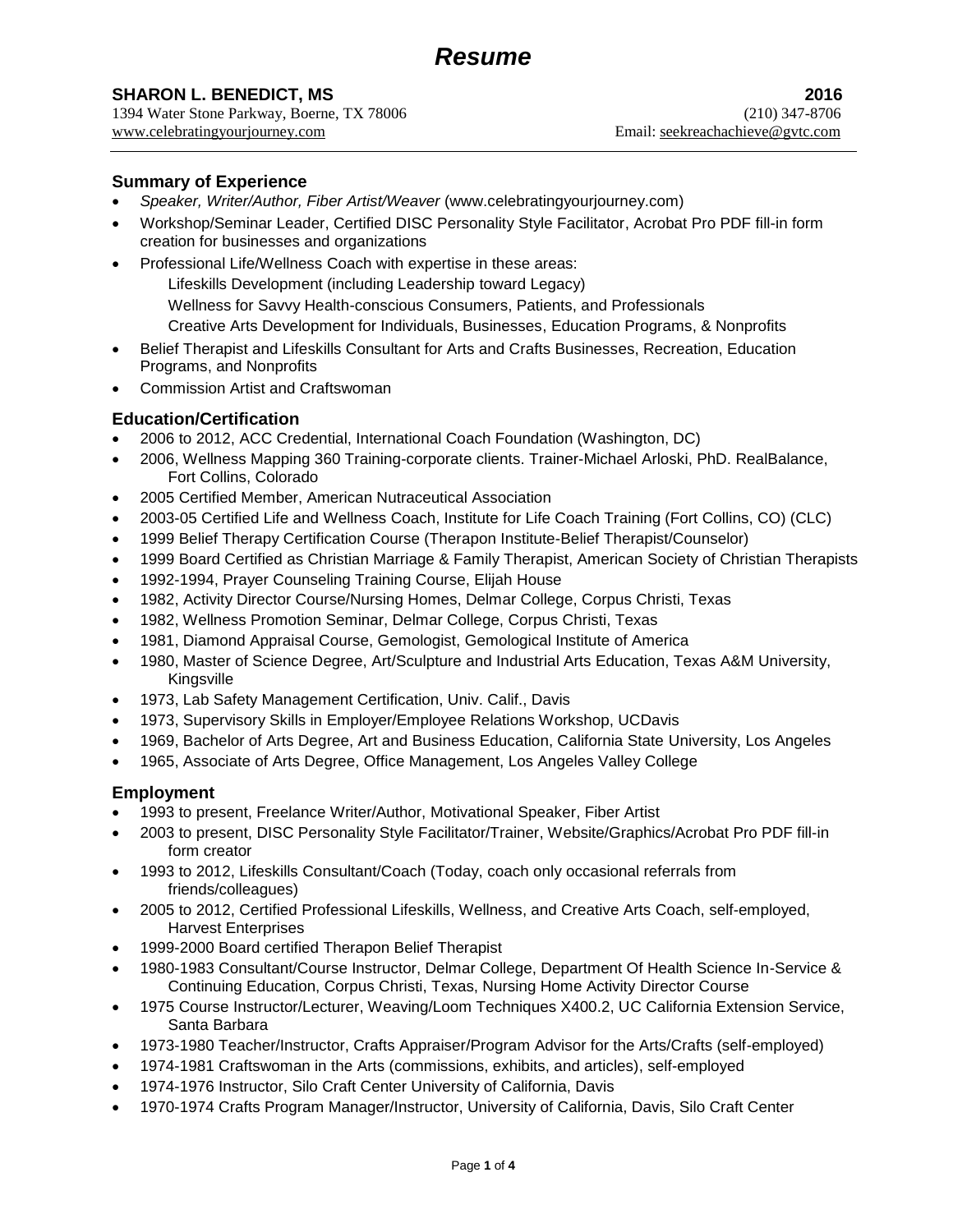1394 Water Stone Parkway, Boerne, TX 78006 (210) 347-8706 www.celebratingyourjourney.com Email: seekreachachieve@gvtc.com

## **Publications**

- *From the Heart…Lifeskills for Today* (Byline). Boerne Star & Recorder. Jan 2006-to present.
- *Celebrating Your Journey, Lifeskills in Synergy* (full version). AuthorHouse Publishers. 2011.
- *Celebrating Your Journey, Lifeskills in Synergy (*distilled versions & Spanish). Sharon L. Benedict/Harvest Enterprises. Self-published. Available on website. 2008.
- *Generational Trends in Wellness Patient and* Practice-*GI to Millennial chart*. Integrative Medicine, A Clinician's Journal. Publishing Pending. 2008.
- How *generational trends can impact a practice, part 2.* Integrative Medicine, A Clinician's Journal. Vol 7 No. 1. Feb-Mar08 (final of 2 parts Apr-May08).
- *How practitioners do and don't communicate, part 1 (2 part series).* Integrative Medicine, A Clinician's Journal [\(www.imjournal.com\)](http://www.imjournal.com/). Vol 6. No.6. Dec2007-Jan2008.
- *The Value of Art/Art in the Workplace benefits both employees and company*. Sharon L. Benedict and Doug Roper. San Antonio Business Journal. May 12, 2006.
- *Wellness Coaching: A Life Coach's Collaborative Approach to Integrative Healthcare.* Integrative Medicine, A Clinician's Journal [\(www.imjournal.com\)](http://www.imjournal.com/). Vol 4, No 2. April/May 2005.
- *Integrative Medicine: A Wellness Journey*; Patients Perspective. Longevity and Wellness Center of South Texas [\(www.corpusmd.com\)](http://www.corpusmd.com/) 2002 to 2005 (+oversee article postings)
- *In Daddy's Eyes, Autobiography*, AuthorHouse Publishers, 2001
- *From the Heart...Life Skills for Today's Family* (monthly byline), Christian Metro Times, a local South Texas Publication, 1997-1999
- *From the Heart* (monthly byline), Perspective Magazine, a South Texas Publication, 1991-1994
- *Pricing.* The Crafts Report, 1978
- *Starting a Crafts Program.* The Working Craftsman, 1975

## **Speaking Engagements/Interviews/Advisory & Chair Committees**

- Guest Speaker, Tapatio Resort Ladies Club. *Celebrating Your Journey, Skills for Life.* October 15, 2014.
- Guest Speaker, Women of Fair Oaks. *Celebrating Your Journey, Lifeskills in Synergy.* February 5, 2014.
- YMCA Boerne. *Your Choice Connection.* Women's Bible Study Ministry. March 2013 to present.
- Oakhills Church, San Antonio. *Marriage & Money: a Match Made in Heaven.* Young Married Class. April, 2013.
- Choose To Be, Retreat [\(www.choosetobe.org\)](http://www.choosetobe.org/). *Celebrating Your Journey as Writer and Weaver.* January 20-22, 2012.
- DARS-Blind Services, State of Texas. Parent Conference, *Hand in Hand toward the future, We know you can do it!* Keynote Motivational Speaker. *Celebrating Your Best Life* series. January 23-24, 2009.
- DARS-Blind Services, State of Texas. Year-End Training Conference. Key Motivational Speaker. *Celebrating Your Best Life, Part 1 & 2*. October 9-10, 2008.
- St. Helena Episcopal Church, Boerne, TX. *Celebrating Your Life—Relationships, Joy of the Journey*. 2008.
- Conference Speaker. *Our Nation's Healthcare Transformation.* Current Healthcare Issues. South Central Texas Regional Medical Conference. San Antonio, Texas. May 23, 2006.
- Guest Speaker, SAPCA. Life & Wellness Coaching: Our Nation's Healthcare Transformation. March 2006.
- Guest Speaker. Cibolo Arts Council. Forming a Boerne Regional Arts Initiative. January 2006.
- Guest Speaker. Boerne Art League. Life, Wellness, and Creativity. November 2005.
- Forum Participant, International Coach Federation, US Global Forum. 2004-present
- R&D Participant, International Coach Federation, R&D Committee. 2004-present
- Guest Speaker for various private clubs and public associations, 1997 to present
- KCTA radio Interview. Life Skills for Today's Family, Corpus Christi, Texas. January 1997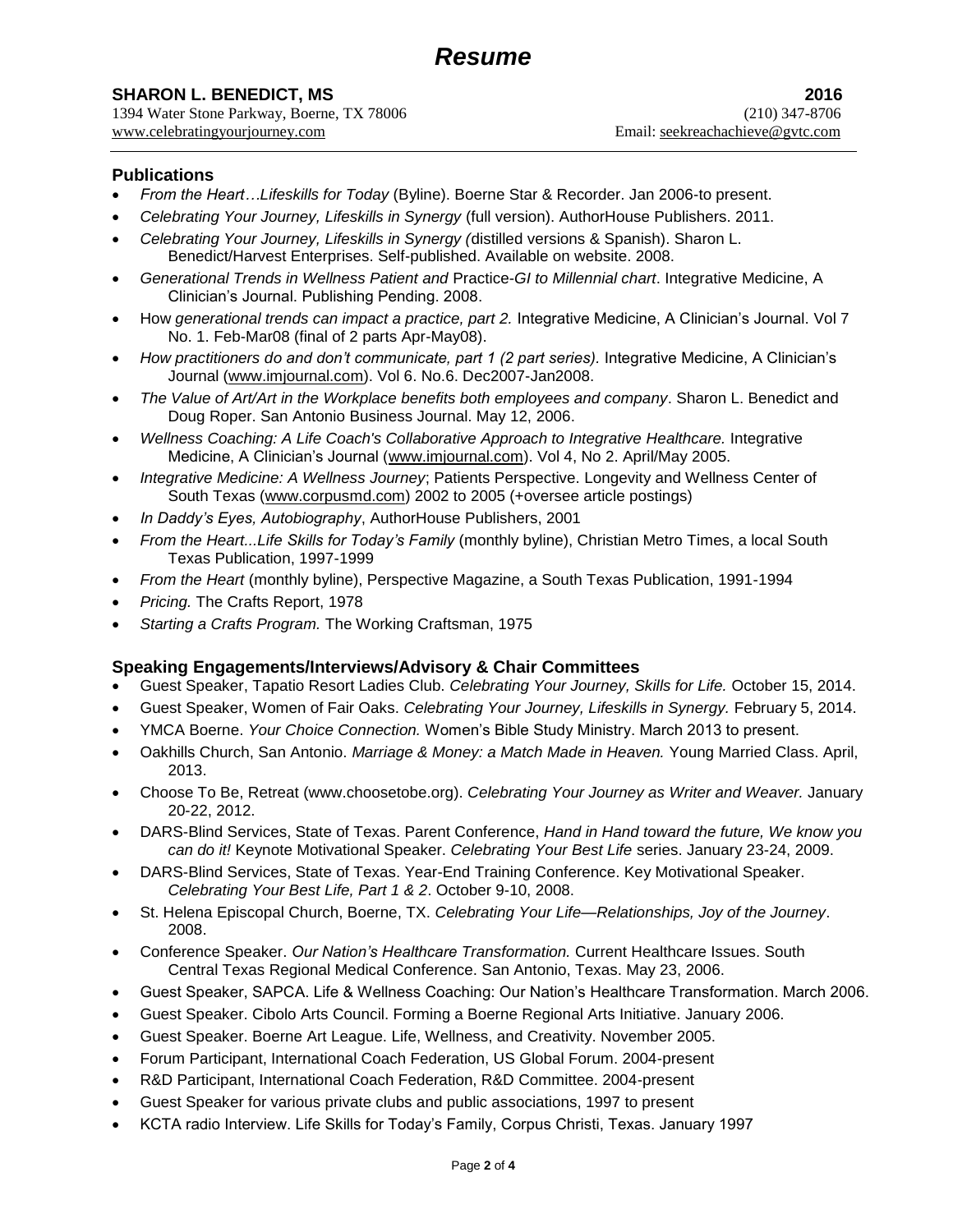# *Resume*

# **SHARON L. BENEDICT, MS** 2016

1394 Water Stone Parkway, Boerne, TX 78006 (210) 347-8706 www.celebratingyourjourney.com Email: seekreachachieve@gvtc.com

- Guest Speaker, Women by Design, Corpus Christi, Texas, Embassy Suites Conference Room. 1994
- Guest Speaker. Women Aglow, South Texas chapter. January 1993
- Interviewed by Community Life West. Corpus Christi, Texas. *Weaver Sharon Benedict Looks for Golden Thread.* Oct. 23, 1980.
- Interviewed by Corpus Christi Caller-Times for Fiber Arts Guild's exhibition, *The Fiber Arts in Action*. May 3, 1978.
- Interviewed by Joyce Saenz, Corpus Christi Times. *Tempo people: A Craftswoman in the Arts*. Sept. 28, 1978.
- Advisor to Arts Coordinating Council, City of Davis, California. 1974
- Co-chairperson for Artist Cooperative of Davis, California. 1974-75
- Interviewed by The Davis Enterprise, Davis, California. *Artist group elects officers, will have art auction tomorrow*. 1974.
- Advisor to Group for Environmental Education, Yolo County, California. 1975

## **Memberships/Conference Attendance**

- 2007 to 2012 American Counseling Association
- 2007 to 2010 Boerne Chamber of Commerce
- 2006 to 2010 National Wellness Institute membership
- 2006 Medical Conference Presentation, Our Nation's Healthcare Transformation, San Antonio, TX. May 23, 2006
- 2006 SA-ASTD Creating A Coaching Culture, Luncheon Meeting, April 19, San Antonio, Texas
- 2006 SAPCA Coaching Conversation Conference, San Antonio, Texas
- 2005 SA-ASTD Trainer Symposium 2005, San Antonio, Texas
- 2005 7<sup>th</sup> Annual Wellness Conference, Heart of Medicine. Andrew Weil, MD. Christopher Cohan Center, San Luis Obispo, California. Feb 13, 2005.
- 2005 to 2011 San Antonio Professional Coaches Association (SAPCA)
- 2004 to 2007 Peer Resources Network
- 2004 to 2012 International Coach Federation (ICF)
- 2003 to 2009 American Botanical Council
- 1985 to 2012 Center for Science in the Public Interest
- 1981-2000 Christian Businessmen Committee, American Association of Christian Counselors, National Writers Association, American Society of Christian Therapists
- 1970-1983 American Crafts Council, Handweavers Guild of America, Art Community Center (Corpus Christi, Tx), Gemological Institute of America

#### **Awards, Honors, Exhibitions**

- Texas A&M University, Kingsville, Texas. *Best of Show, Master's Exhibition*. 1980.
- Art Community Center, Corpus Christi, Texas. *Fiber & Sculpture Show. Juried Best of Show & Award of Excellence*. 1978; *Second Place-Nonfunctional category*, 1980.
- Corpus Christi Museum. Texas. Museum Gallery: *Artist of the Month*, *One Man Exhibit.* January 1978.
- Craft and Folk Art Museum, Los Angeles, California 1976-78
- University of California, Davis, Silo Craft Center. *Selected as Design and Operations Coordinator for new facility, University of California, Davis, Silo Craft Center*, 1974.
- University of California, Davis. Memorial Union Art Gallery. *The Evolving Dimensions of Weaving*. Eight-person show. 1970.
- California Museum of Science & Industry. Los Angeles. *Design West 69*. *Exhibition of the best of design from California colleges & universities*. 1969.